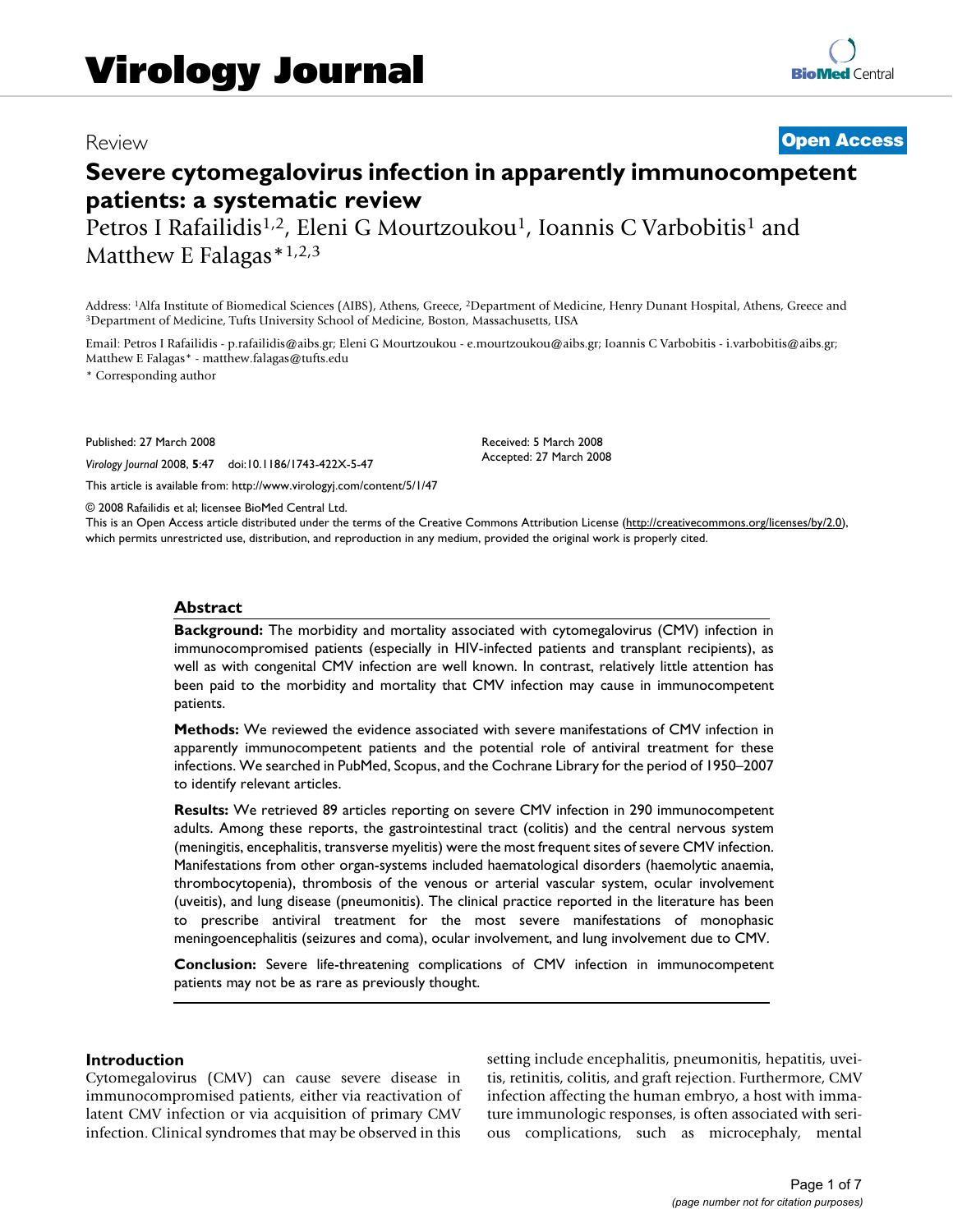retardation, spastic paralysis, hepatosplenomegaly, anaemia, thrombocytopenia, deafness, and optic nerve atrophy leading to blindness.

To the contrary, in immunocompetent patients, primary CMV infection typically runs an undifferentiated viral syndrome, or is manifested by a mononucleosis-like syndrome. Infections in the immunocompetent and immunosupressed are not rare; seroprevalence for CMV worldwide ranges from ~60%–100% [1]. Symptomatic CMV infection in non-immunocompromised hosts has traditionally been considered to have a benign, self-limited course. However, in the medical literature there are a considerable number of reports of severe clinical manifestations of CMV infection in immunocompetent patients.

An issue that has not been comprehensively resolved is the potential role of specific antiviral treatment for immunocompetent patients with pronounced clinical manifestations related to CMV infection. Although current opinion is that CMV infection in immunocompetent patients does not require treatment, the risks and benefits of specific antiviral treatment for severely ill patients are not adequately addressed. In this context, we sought to review the biomedical literature for reports regarding severe CMV infections in immunocompetent patients, and to evaluate, on the basis of existing evidence, the role of antiviral treatment, if any, for these patients.

# **Methods**

# *Literature search*

We performed a systematic review of the literature regarding serious manifestations of CMV infection in apparently immunocompetent individuals. Two reviewers (PIR and EGM) independently searched PubMed, Scopus, and the Cochrane Library for relevant articles published between 1950 and 2007. Search terms applied were "CMV", "cytomegalovirus", "severe", "immunocompetent", "fulminant", and "fatal", in various combinations. The reference lists of relevant articles retrieved by the searches were also reviewed. Reports included in our review were limited to those written in English, German, or French.

# *Study selection criteria*

We included any study that reported severe CMV infection in immunocompetent patients. We defined as severe any CMV infection for which the patient was hospitalized and/or the infection was deemed to be of a life-threatening degree. The various types of CMV infections were grouped with regard to the afflicted body system or site, as defined by the authors of the original reports, into infections of: the gastrointestinal tract; the central nervous system; lungs; eyes; or skin. In addition, categories of CMV infections characterized as severe included any CMV infection causing vascular thrombosis; weight loss of over 10 kg; a vasculitic rash; perineal ulcers; or an eruption consisting of numerous vesicular or pustular lesions, throughout the body; any CMV infection causing liver involvement of a degree to necessitate hospitalisation, or a liver biopsy, or accompanied by at least a five-fold rise of alanine transaminase serum value or jaundice. Immunological competence was defined by the absence of: a congenital or acquired immunodeficiency syndrome; a history of allogeneic transplantation (except for corneal transplantation); or immunosuppressive treatment (including antineoplastic chemotherapy, and long-term glucocorticosteroid therapy). We excluded cases of congenital CMV infection, patients with inflammatory bowel disease that had received systemic or topical steroids in the month preceding the CMV infection, and, patients with clinical syndromes that are attributed to aberrant immunological responses triggered by the presence of CMV, rather than to tissue damage related to active replication of the virus (such as the Guillain-Barré syndrome).

The diagnosis of CMV infection for this review required at least one of the following laboratory methods: serology, specific intrathecal antibody production, virus isolation, direct detection of CMV pp65 antigen in blood, CMV culture, biopsy, positive specific immunohistochemical staining, polymerase chain reaction (PCR) assay (mainly quantitative results examined together with clinical findings as false -positive results are a possibility), confocal microscopy of the eyes (to detect the "owl's eye" morphology in the corneal endothelium), or in situ hybridization. Serological studies indicating an acute CMV infection included the presence of positive IgM anti-CMV antibodies, or of a significant increase in the titre of IgG anti-CMV antibodies in paired samples obtained during the infection.

Three reviewers (PIR, EGM, ICV) independently assessed all retrieved articles, on the basis of title and abstract, for the purpose of determining eligibility for inclusion in the systematic review. Any differences in the extracted data between the three reviewers were resolved in meetings of all authors.

# *Definition of infection outcomes*

Cure was defined as the complete resolution of symptoms and signs attributed to the CMV infection, in conjunction with normalization of any related laboratory abnormalities. Improvement was defined as partial resolution of symptoms and signs attributed to the CMV infection, with clinical stability of any associated residual organ dysfunction. Failure was defined as lack of improvement, or deterioration, or death attributed to the CMV infection. Death due to other concomitant illness was not taken into account in determining infection outcome.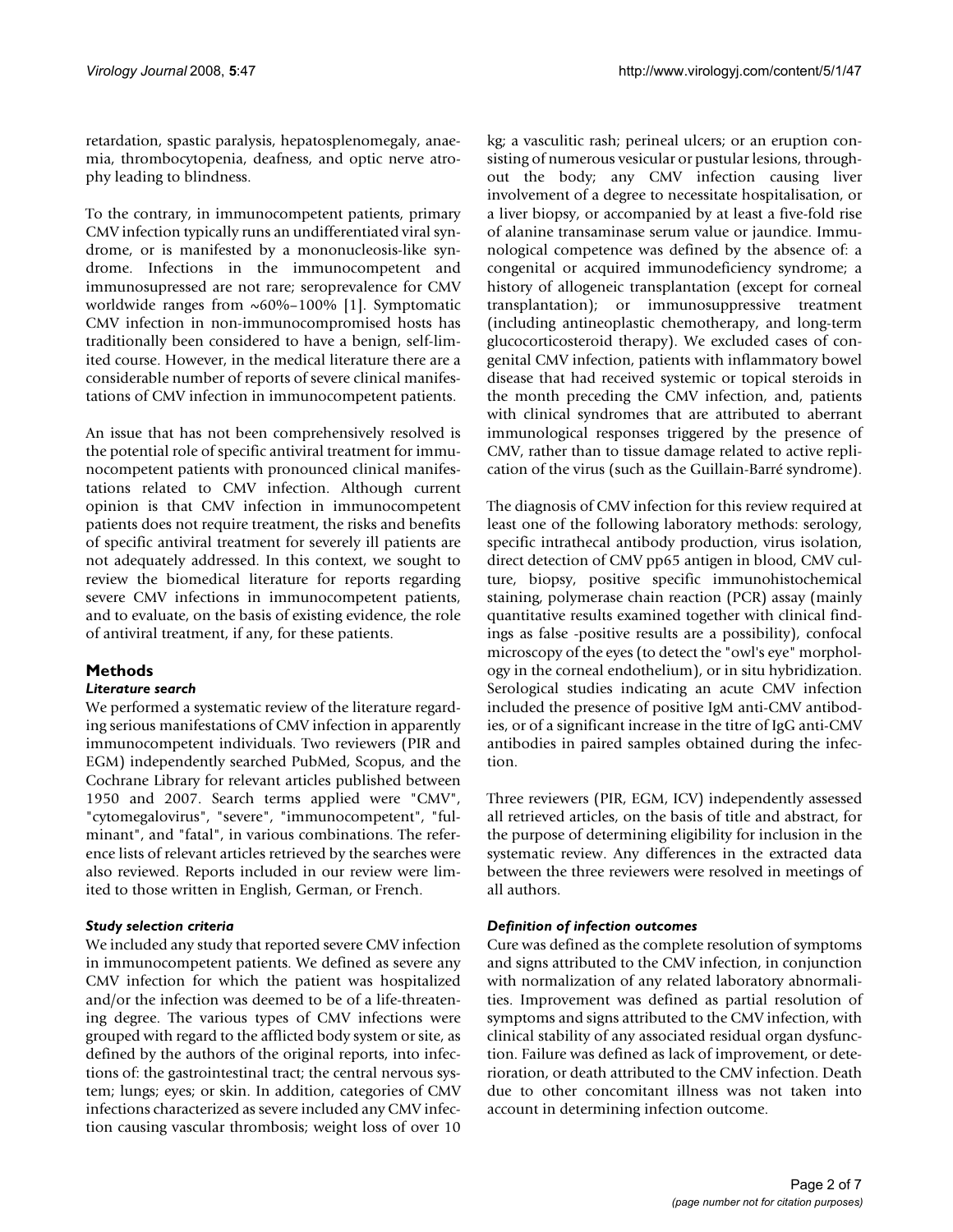# **Results**

The literature search yielded 273 articles with potential relevance to our study. After screening these articles on the basis of title and abstract, we excluded 184 of them, primarily because they did not focus on severe CMV infections in immunocompetent patients. Thus, 89 different studies, reporting on 290 patients, were identified for our review [[2-8], Additional file 1]. The table 'review of case reports of severe CMV infections in immunocompetent patients' (see Additional file 1) summarizes data extracted from studies that were not included in previous relevant reviews, and thus they were first identified in this review. In Table 1 we summarize the findings of previous reviews relevant to our study.

The gastrointestinal tract (GIT) was the primary site of involvement by the CMV infection in 91 patients (32 identified in this review plus 59 included in previous reviews, performed by Galliatsatos et al [3]; and Karakozis et al [5]). As identified by the diagnostic tests performed in the respective studies, CMV infection of the GIT was classified as gastroenteritis, duodenitis, ileitis, colitis, proctitis, or exacerbation of inflammatory bowel disease. Concurrent manifestations of CMV disease regarding other organ systems than the GIT, e.g. haemolytic anaemia or bleeding diathesis, was identified in a limited number of cases. The symptoms observed in patients with CMV involvement of the GIT included fever, diffuse abdominal pain, or pain located in the lower abdominal quadrants, anorexia, nausea, vomiting, weight loss, watery or bloody diarrhoea, haematochezia, and melaena. The signs recorded in the physical examination of these patients, included abdominal tenderness, or rebound tenderness and abnormal bowel sounds. The diagnostic investigations performed in these patients, included abdominal ultrasound, computed tomography of the abdomen, GIT endoscopy (gastroscopy, colonoscopy, sigmoidoscopy) with biopsy, and stool cultures. Fourteen out of the 32 cases identified received treatment with ganciclovir (in 3 cases administered in combination with valganciclovir), whereas 2 received valganciclovir alone, and 16 did not receive any antiviral therapy. Two patients died, one of which was receiving therapy.

Central nervous system (CNS) disorders constituted the second most frequent manifestations of CMV infection in immunocompetent patients. Specifically, patients with involvement of the CNS by cytomegalovirus presented with various combinations of the following symptoms and signs: fever, chills, fatigue, myalgia, motor deficits (localized weakness, paraplegia), sensory abnormalities (numbness, hypoaesthesia, paraesthesia, dysaesthesia, anaesthesia), disorientation, confusion, unilateral or bilateral visual loss, urinary retention, constipation, or coma.

Fifty-six immunocompetent patients with severe CNS CMV infection were identified (19 patients first reported herein plus 37 included in previous reviews performed by Devetag et al [6]; Eddleston et al [7]; and Cohen et al [8]). All of these patients presented with symptoms and signs of myelitis, encephalomyelitis, encephalitis, meningoencephalitis, meningitis, or meningoradiculopathy. Nine of the 19 patients that were first identified in this review received specific antiviral treatment (6 with ganciclovir, 2 with acyclovir, and 1 with valganciclovir), whereas 10 of these patients did not receive any specific antiviral therapy. None of the 19 patients died.

Twenty-five immunocompetent patients were identified as having haematological disorders caused by CMV infection. These disorders included: symptomatic thrombocytopenia, haemolytic anaemia, disseminated intravascular coagulation, myelodysplastic changes, pancytopenia, and splenic rupture. This group of patients presented with a diversity of symptoms, including fatigue, fever, abdominal or chest pain, headache, pain in the extremities, numbness of the hands, darkening of urine due to the presence of haemoglobin, epistaxis, easy bruising, purpura, increased incidence of infections, jaundice, and systolic ejection murmur.

Less frequent manifestations of severe CMV infections in immunocompetent patients included vascular thrombosis, ocular involvement, and pulmonary disease. Nineteen patients overall (4 presented herein and 15 reported previously by Squizzato et al. [2] and Abgueguen et al. [4]), presented with various types of blood vessel thrombosis, including thrombosis of the portal femoropopliteal veins and pulmonary embolism. A pro-coagulant status was identified in the 4 of this group of patients (2 were factor V Leiden heterozygotes, whereas 2 were receiving oral contraceptives). These patients presented with symptoms related to the specific site of vascular thrombosis, such as abdominal, chest, or pelvic pain, abdominal tenderness, dyspnoea and cyanosis, or hepatosplenomegaly. Some of these patients had non-specific symptoms, such as fever, myalgia, asthenia, chills, or cough.

The virus affected the eyes in 16 immunocompetent patients, who developed uveitis, retinitis, corneal endothelitis, or papillitis. Presenting symptoms and signs in these patients included loss or blurring of vision, as well as redness of the affected eyes. The diagnosis and the monitoring of response to therapy were performed by serum serology, slit-lamp examination, confocal microscopy, or by PCR of the aqueous humour, or of the vitreous. All but one of these patients received specific antiviral treatment. The outcome of the patient who did not receive antiviral treatment was not favourable. In addition, patients were treated with corticosteroids and topical ther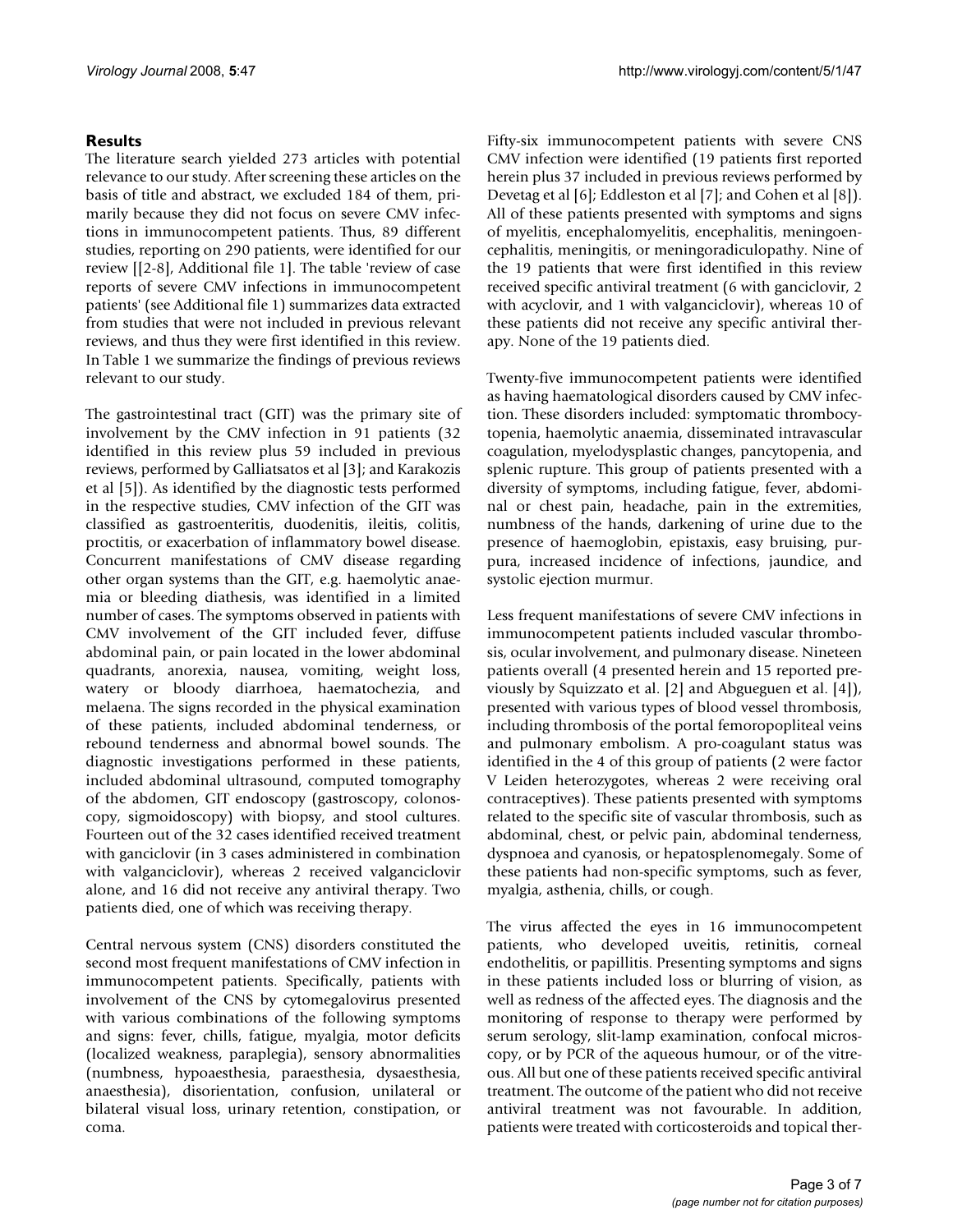**Table 1: Synopsis of data from previous reviews on severe CMV infections and in immunocompetent patients.**

| Reference Year of publication Number of patients Site involved |              |                                                                                                                                                                                                                                                                                                                                                                                 | <b>Patient demographics</b>                                                                                                            | <b>Comorbidity</b>                                                                 | <b>Antiviral treatment Outcome</b>                                                                                                                     |                                                                                                                                                                                                       |
|----------------------------------------------------------------|--------------|---------------------------------------------------------------------------------------------------------------------------------------------------------------------------------------------------------------------------------------------------------------------------------------------------------------------------------------------------------------------------------|----------------------------------------------------------------------------------------------------------------------------------------|------------------------------------------------------------------------------------|--------------------------------------------------------------------------------------------------------------------------------------------------------|-------------------------------------------------------------------------------------------------------------------------------------------------------------------------------------------------------|
| $[2]$ /2007                                                    | $\mathbf{H}$ |                                                                                                                                                                                                                                                                                                                                                                                 | Portal vein thrombosis 55% M/MA 34 y and one<br>infant 4 m                                                                             | Known<br>thromboembolic risk<br>factors in 64%                                     | <b>ND</b>                                                                                                                                              | Complete thrombus<br>resolution in 73% of<br>patients 2/11 received<br>antiviral treatment                                                                                                            |
| [3]/2005                                                       | 44           | Colitis                                                                                                                                                                                                                                                                                                                                                                         | 61.5% M/61.1(25-71)                                                                                                                    | 18 IM (8 with renal<br>failure, 6 with DM, 2<br>pregnant), 18 with NM<br>and 10 NC | 18.8% in the IM<br>44% in the NM group<br>40% in the NC group                                                                                          | MR and SR: 56.3% and<br>18.8% in the IM, 22%<br>and 33% in the NM<br>group, 10% and 50% in<br>the NC group                                                                                            |
| $[4]$ /2003                                                    | 4            | Vascular thrombosis<br>and pulmonary<br>embolism                                                                                                                                                                                                                                                                                                                                | 40% M/29-38 y and one<br>neonate                                                                                                       | One patient APA, and<br>another FVLH                                               | Ganciclovir one<br>patient, none another<br>ND for 3 patients                                                                                          | Good for personal 2<br>patients (1 of them<br>received treatment)<br>ND for 3                                                                                                                         |
| [5]/2001                                                       | 15           | Colitis                                                                                                                                                                                                                                                                                                                                                                         | MA 63+/-20 y                                                                                                                           | <b>ND</b>                                                                          | 34% received AT                                                                                                                                        | 31% in the AT group<br>died<br>36% of those that did<br>not receive AT died**                                                                                                                         |
| $[6]$ /2000                                                    | 9            | Meningoencephalitis<br>[16 monophasic (2 of<br>them had multiorgan<br>involvement)] and 3<br>paroxysmal]                                                                                                                                                                                                                                                                        | $17 - 78y$                                                                                                                             | <b>ND</b>                                                                          | 12/16 with<br>monophasic received<br>treatment (8 acyclovir,<br>3 ganciclovir, l<br>adenine-arabinoside)<br>None with paroxysmal<br>received treatment | Monophasic without<br>treatment: 4/5 had CR<br>while 1/5 PR<br>With treatment: 13/16<br>CR, 1/16 PR, 2/16<br>deaths<br>Paroxysmal: All CR                                                             |
| [7]/1997                                                       | 27           | Hepatitis (15),<br>Nervous system (9),<br>Pneumonitis (2), colitis<br>(1)                                                                                                                                                                                                                                                                                                       | 44% males, 14–73 y                                                                                                                     | 3 pregnant women                                                                   | 5 ganciclovir, I<br>acyclovir, 2 vidarabine,<br>19 none                                                                                                | 1/5 of those who<br>received ganciclovir<br>died, 13/22 of the<br>remaining died                                                                                                                      |
| [8]/1985                                                       | 62           | Myocarditis (10),<br>pneumonia (8),<br>encephalitis (7),<br>gastrointestinal<br>infection (8),<br>granulomatous<br>hepatitis (7),<br>haemolytic anaemia<br>(5), icteric hepatitis<br>(3), conjunctivitis (3)<br>severe<br>thrombocytopenia (2),<br>pericarditis (2),<br>meningitis (2), VIII<br>cranial nerve palsy (1),<br>uveitis $(1)$ ,<br>chorioretinitis (1), rash<br>(2) | ND for the majority 39.8<br>years old (for patients with<br>granulomatous hepatitis,<br>uveitis, chorioretinitis,<br>gastrointestinal) | <b>ND</b>                                                                          | <b>ND</b>                                                                                                                                              | All survived except for<br>3 who died (1 with<br>pericarditis and 2 with<br>gastrointestinal<br>infection)<br>Relapses in one patient<br>with uveitis and<br>persistence in I with<br>chorioretinitis |

Page 4 of 7 Page 4 of 7

*(page number not for citation purposes)*

(page number not for citation purposes)

http://www.virologyj.com/content/5/1/47

**Abbreviations** PVT: portal vein thrombosis, MA: mean age, y: years, m: months, NM: non immune-modulating conditions, NC: no comorbidities, MR: mortality rate, SR: spontaneous remission rate, IBD: inflammatory bowel disease, APA: antiphospholipid antibodies, FVLH: factor V Leiden heterozygous mutation, ND: no data, AT: antiviral treatment, CR: complete recovery, PR: partial recovery, CMV: cytomegalovirus.

\*\*: patients with more severe infections were administered AT.

#:Total number of reports by Karakozis is 38. However 23 patients reviewed by Karakozis and Galiatsatos are the same, and thus deducted from the Karakozis study.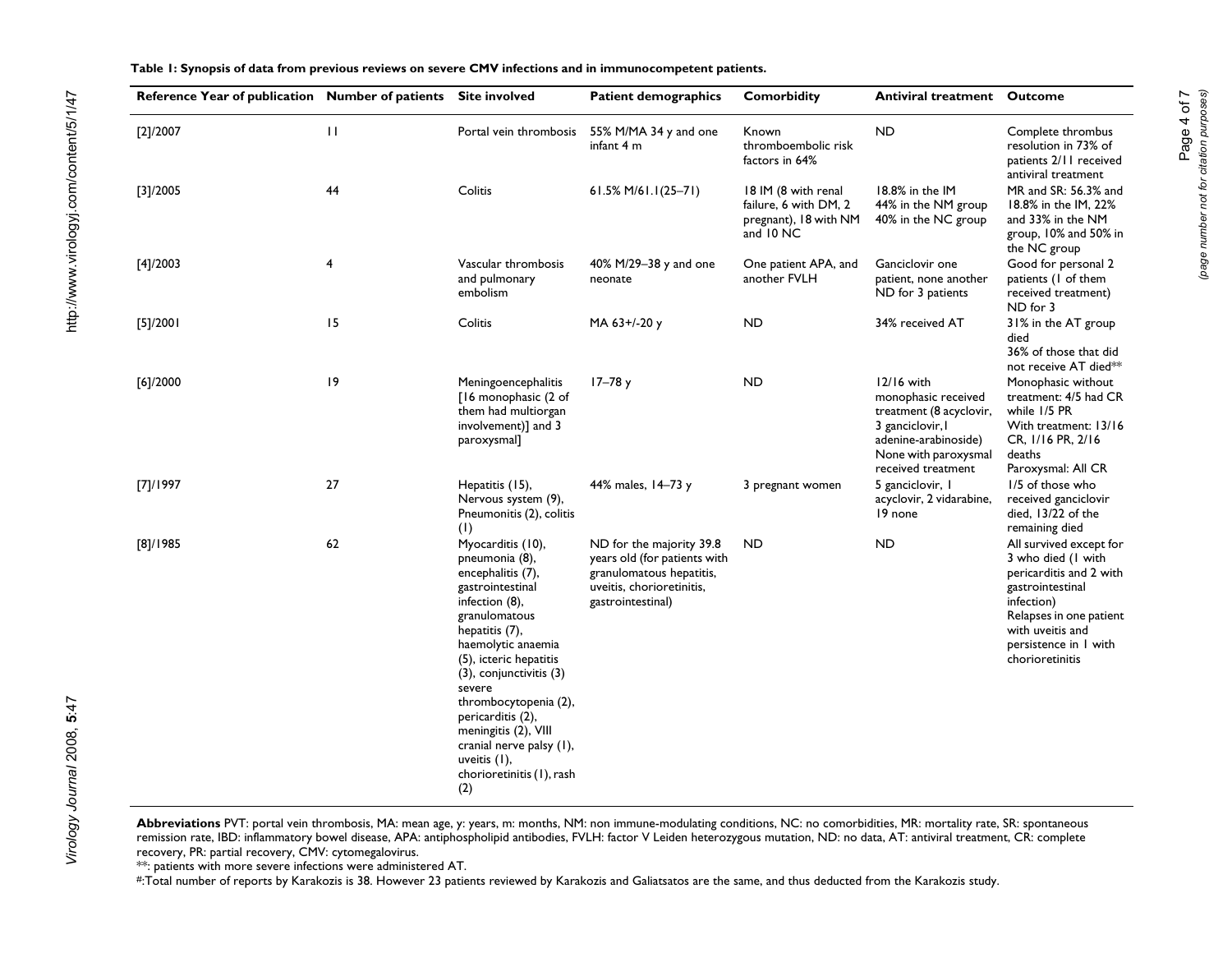apy; timolol, atropine, cyclopentolate. Finally, patients underwent eye surgery when indicated.

Nine immunocompetent patients had lung involvement caused by CMV infection. Five of them developed pneumonia or interstitial pneumonitis. The symptoms and signs of CMV pneumonitis were non-specific, and included the following: chest pain, cough, haemoptysis, shortness of breath, fever, sweats, and cervical lymphadenopathy. The diagnosis in these patients was established with the use of serological tests, PCR in blood, PCR or immunohistochemistry in lung tissue (obtained through either transbronchial or open lung biopsy), as well as with analysis of bronchoalveolar lavage fluid. Four patients had a favourable outcome in response to specific antiviral therapy (3 of them received ganciclovir and one did not), while an additional patient, who received ganciclovir, died. The remaining 4 patients were diagnosed with septal capillary injury syndrome. Three of these patients received antiviral treatment and showed good response to treatment, while the remaining patient, who did not receive antiviral therapy, died.

# **Discussion**

While manifestations of CMV infection in immunocompromised hosts have been extensively reported in biomedical literature, those observed in immunocompetent patients have received comparatively little attention. The study we performed shows that severe life-threatening complications of CMV infection in immunocompetent patients may not be as rare as previously thought. Also, various considerations should be taken into account that may lead to underreporting of severe CMV infections. This may be, at least in part, due to the rather moderate accuracy of some routinely available diagnostic methods, such as serological tests. On the other hand, molecular diagnostic methods, such as PCR, that are not universally available, appear to be more sensitive than serological or virus isolation tests, while they are also more rapid [9]. As shown in our review severe CMV infections in immunocompetent patients can affect almost every system. In a decrescendo order of frequency, severe organ involvement in the herein reviewed reports included: the gastrointestinal tract (colitis), the central nervous system (meningitis, encephalitis, myelitis, nerve palsies, myeloradiculopathy), haematological manifestations (haemolytic anaemia and thrombocytopenia), the eye (uveitis, retinitis, liver (hepatitis), lung (pneumonitis) and thrombosis of the arterial and venous system (deep venous thrombosis, portal vein thrombosis, pulmonary embolism). Our data regarding severe CMV infections are in concordance with those of the literature examining cohorts with CMV infection or focusing on a severe organ involvement by the virus.

Relatively few cohort studies, of an appreciably large size, evaluating the incidence of severe CMV disease in immunocompetent patients, have been reported to date. In detail, among 116 immunocompetent adults (of 19–68 years of age) with acute CMV infection, that were studied retrospectively by Faucher et al., two (1.7%) developed severe complications (interstitial pneumonitis and encephalitis, respectively)[10]. In the above described study CMV infection was diagnosed on the basis of high initial titres of anti-CMV IgM antibodies in conjunction with a significant seroconversion in the IgG antibody titre during the course of illness. In another cohort of 115 patients with acute CMV infection (of 17–80 years of age), reported by Bonnet et al., 6 (5.2%) developed severe disease (3 of them presented with leg purpura, two with splenic haematoma and one with cutaneous vasculitis) [11]. The diagnosis of CMV infection was based on the initial presence of CMV IgM antibodies, in conjunction with subsequent seroconversion, or on the detection of CMV viraemia by blood cultures or of pp65 antigenaemia by immunofluorescent assay. In an additional cohort study reported by Wreghitt et al, of the 124 included immunocompetent patients (of 16–86 years of age) who were diagnosed with acute CMV infection, 28% suffered from respiratory symptoms, 24% had jaundice, and 3% presented with mental confusion, while 15% of the patients required hospitalisation [12]. The diagnosis was based on a high level of CMV IgM antibodies (>300 U/ mL) coupled with the appearance of IgG specific antibodies 2–3 weeks after the onset of symptoms.

As is evident in our review, the site of the gastrointestinal tract most frequently affected by severe CMV disease in immunocompetent patients is the colon. These data are in concordance with those reported by Galliatsatos et al. [3] and Karakozis et al. [5]. The mortality rate however varies between the patients reviewed herein (6.2%) and those previously reported (32%). Among the latter group of patients there was a trend for higher mortality in patients over 55 years-old, and in patients with diseases affecting immune responses (diabetes mellitus, renal failure, pregnancy, and untreated non-haematological malignancy). In a pathologic study including an unselected group of 6323 patients, the rate of CMV identification in gastrointestinal mucosal biopsies was 9 per thousand. Specifically, characteristic CMV inclusion bodies were identified in 37 immunocompetent, and in 17 immunocompromised patients [13]. The most frequent gastrointestinal site of affliction of CMV disease in immunocompetent patients was the colon and rectum. Of note, characteristic CMV inclusions were present mainly in stromal and endothelial cells, rather than in macrophages.

It should also be mentioned that a special population afflicted by CMV disease consists of patients with pre-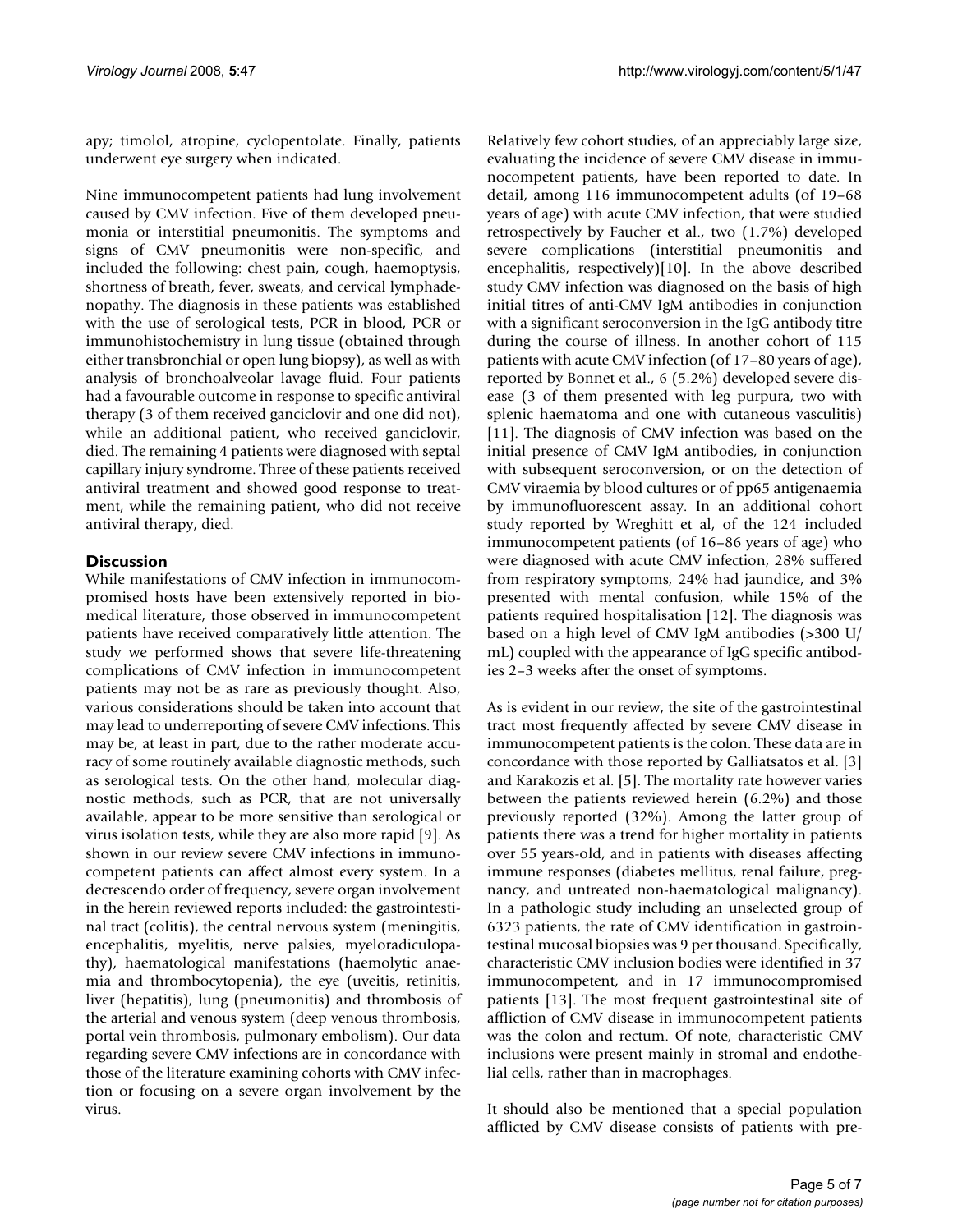existing inflammatory bowel disease. It is suggested that cytokines like TNF-α and IFN-γ that are frequently elevated in patients with inflammatory bowel disease, can promote the reactivation of a latent CMV infection. This, in turn, is known to cause additional cytokine release, particularly of IL-6, a fact that may lead to exacerbation of the inflammatory bowel disease [14]. This sequence of events may be observed even in patients with inflammatory bowel disease not having recently received any steroid treatment. It is noteworthy that CMV colitis in patients with underlying inflammatory bowel disease has the potential to cause severe complications, such as toxic megacolon, colovesical fistula, perforation, and peritonitis.

The central nervous system (CNS) is not spared in CMV infections observed in immunocompetent patients as shown in our review. Our data are in concordance with those of Devetag et al who proposed that two types of CMV meningoencephalitis can be observed in immunocompetent patients: the paroxysmal type, which is characterized by focal neurological symptoms or signs, alternating side of neurological deficits, headache, symptoms lasting from minutes to hours, and generally a benign outcome, and, also, the monophasic type, which is characterized by more frequent occurrence of seizures, altered sensorium, symptoms lasting for days, and a less benign course [6]. In addition, advanced age portends a worse prognosis [6]. None of the patients in our review died. Among the 37 patients that were previously reviewed, 8 patients were treated with acyclovir and 1 died; 4 patients were treated with ganciclovir and 2 died; 3 patients were treated with vidarabine and survived and 22 patients did not receive any antiviral treatment and 4 of them died [6-8].

Thrombosis of the vascular system is another one of the potential manifestations of CMV infection in patients with normal immune responses. A variety of veins may be afflicted as shown in the patients reported in this review and in those previously reported by Squizzato et al. [2] and Abgueguen et al. [4]. No comprehensive interpretation of this association is yet available, but data strongly support a causal relationship, owed to the CMV intrinsic procoagulant properties. It appears that CMV directly invades vascular endothelial cells, causing membrane alterations that promote coagulation [2]. Another plausible explanation is that CMV infection can cause activation of vascular cells and the expression by the latter of adhesion molecules that react with platelets and leukocytes. In addition, CMV infection may be associated with overexpression of the platelet-derived growth factor, and of the transforming growth factor-β, which in turn causes vascular cell wall proliferation [15]. Finally, one of the immediate-early gene products of CMV, namely IE84,

binds to p53 and inhibits its transcriptional activity, thus inhibiting p53-mediated apoptosis, and enhancing vascular smooth muscle cell proliferation [4].

It is suggested that the suppression of haematopoiesis that is associated with CMV infection may be due to direct inhibition by the virus of progenitor haematopoietic cell growth, as well as to stromal cell dysfunction, or to effects of inhibitory cytokines produced by CMV infected leukocytes. Furthermore, the detection of specific antibodies [16], and of other immunological abnormalities [17], in CMV-infected patients with haemolysis or myelodysplasia indicates a probable immune-mediated mechanism responsible for these manifestations.

Ocular CMV disease in immunocompromised individuals is known to involve more often the retina. Yet, as observed in our review, in apparently immunocompetent individuals, the retina and the anterior uvea are evenly affected. The higher rate of confinement of CMV infection in the anterior segment observed in the immunocompetent patients compared to immunocompromised ones may be attributed to the more effective immune response in the former group [18]. Still, anterior uveitis has been associated with long-term sequelae in some of the immunocompetent patients, such as iris atrophy and glaucoma. The development of these complications can be attributed to chronic irreversible trabecular alterations in patients having low-grade ocular inflammation for many years before the specific diagnosis of CMV infection was confirmed and antiviral treatment initiated. Of note, the introduction of anti-CMV therapy controlled secondary glaucoma in some of these patients [19].

The data identified in this review regarding the need for specific antiviral treatment in immunocompetent patients with severe CMV infection, are rather conflicting. No definitive conclusions can be drawn about the potential benefit of antiviral therapy for severe CMV disease based on these uncontrolled reports. The improvement observed in some of the treated patients may have been related to the typically self-limiting course of the disease, and thus cannot be attributed with certainty to a treatment effect. To evaluate the potential role of specific antiviral treatment for immunocompetent patients with severe CMV disease, randomized controlled trials are deemed necessary.

It should also be noted that any presumed benefit of specific antiviral treatment in severe cases of CMV infection, regarding immunocompetent patients, should be weighed against the potential toxicity of therapy. While adverse-effects associated with the administration of antiviral treatment against CMV were not reported in the reviewed cases, one should be aware that ganciclovir can